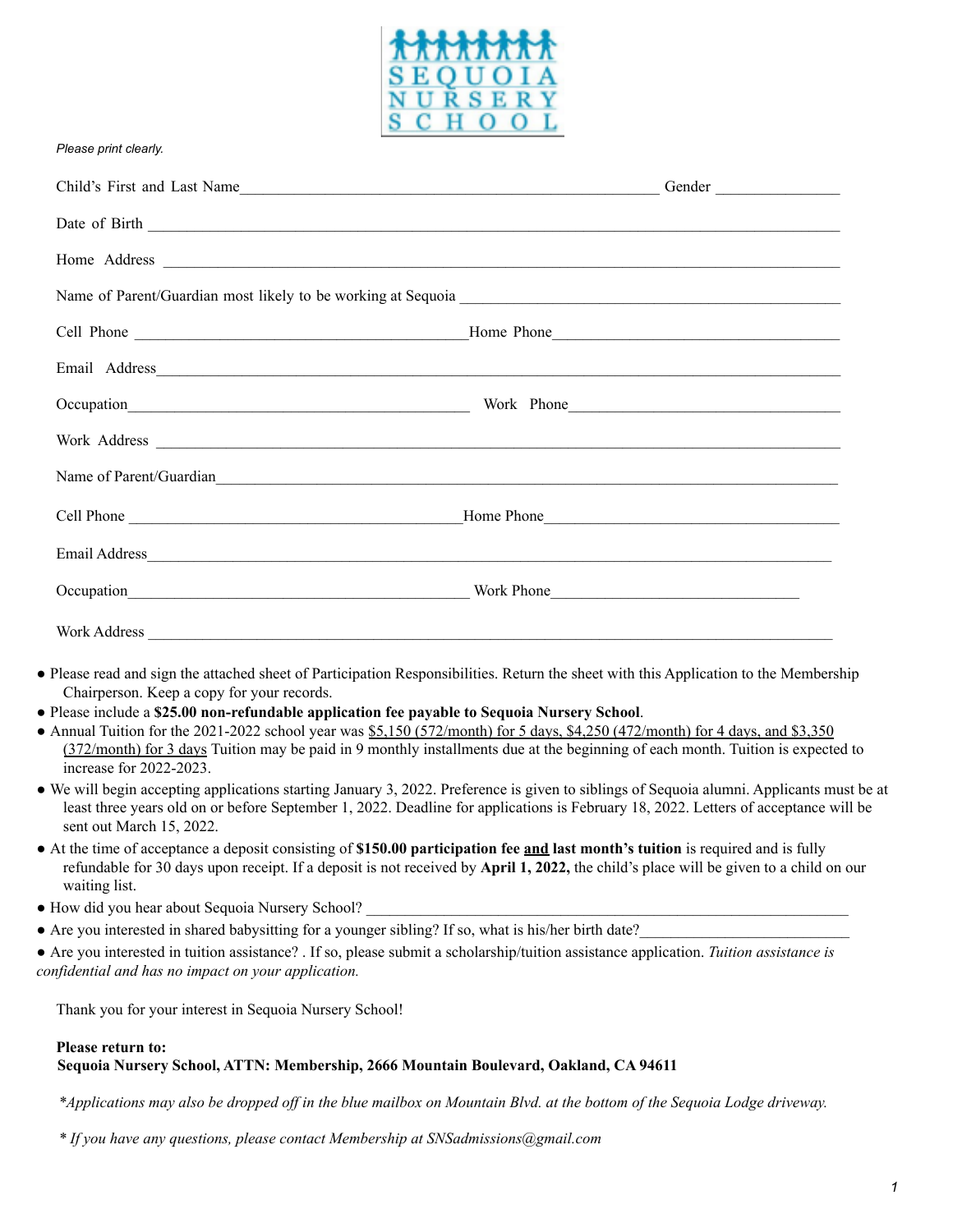

### **Participation Responsibilities**

I understand that in order to remain a member in good standing of Sequoia Nursery School, each family must fulfill the following obligations. See the Sequoia handbook (to be provided) for further details.

### 1. **Weekly Workday at School** - 8:45 a.m. to about 12:15 p.m.

One day per week for each child enrolled. The workday must be performed by the participating parent or a board approved extended family member; extended family members must be able to reasonably handle all job functions and make a full contribution to the workday, as expected of all parents. If you arrive after 8:45 a.m. on your workday, you will be assessed a fine after the first 10 minutes accumulated per month.

#### 2. **Meetings** – Two Orientation and three General Meetings per school year

There are two mandatory Orientation meetings. There are three mandatory business/educational meetings per year for the general membership. You will be fined for failing to attend any of these meetings. The Meetings are generally in August/September, October, January and April.

# 3. **On-Call Duty** - Six to ten days per year or as needed

The participating parent or board member approved extended family member must sign up to be available as a substitute for another parent in case of an emergency. The hours for an on-call day are the same as on the regular workday: 8:45 to about 12:15pm.

#### 4. **Family Job**

Each family is required to fulfill a Family Job which aids in the daily operation of the school (i.e. Newsletter, Snack Committee, Laundry).

# 5. **Housekeeping Day** - One day per year for each workday

This is an extended cleaning and organizing of the school's equipment. It will take approximately one hour and is scheduled on your regular workday immediately after school.

# 6. **Maintenance and Repair Commitment**- Four hours per year

Each family is required to contribute four hours during the school year to complete larger maintenance projects for the school's facilities.

7. **Fundraising:** Each family is required to provide at least 3 hours of work towards fundraising. Also, each family is required to purchase at least 2 tickets to the auction party, payable with first month's tuition.

8.**Tuition:** 9 monthly installments: 2021-2022 tuition was \$572/5 days, \$472/4 days, \$372/3 days. Tuition is expected to increase for 2022-2023.

# 9. **Enjoy a wonderful experience with your child!**

I have read the foregoing and am in full agreement with these responsibilities. I have made a copy of this **agreement for my records.**

**Parent/Guardian Signature and Date\_\_\_\_\_\_\_\_\_\_\_\_\_\_\_\_\_\_\_\_\_\_\_\_\_\_\_\_\_\_\_\_\_\_\_\_\_\_\_\_\_\_\_\_\_\_\_\_\_\_\_\_\_\_**